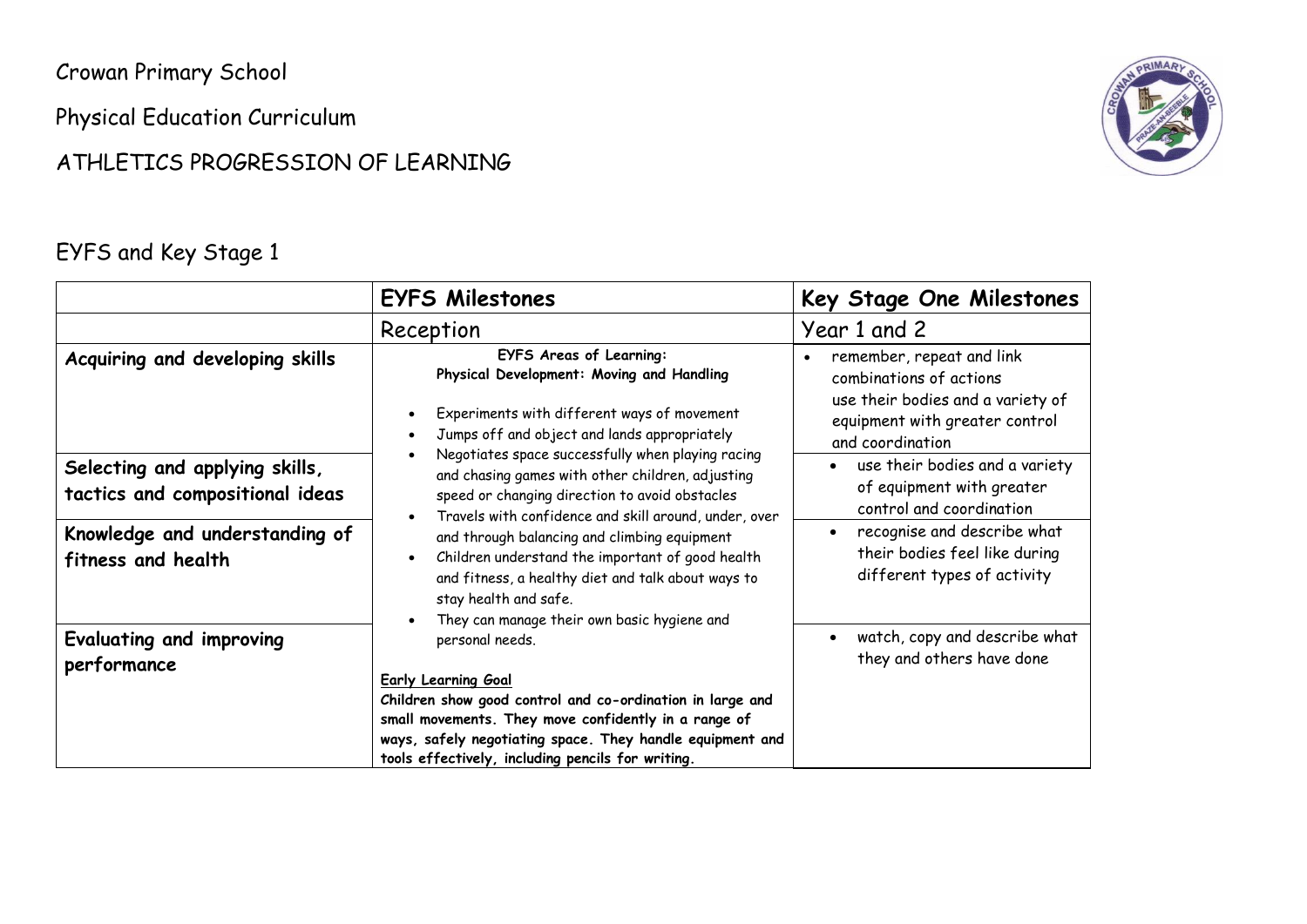# **Physical Education Athletics Lessons**

### **YEAR A**

|        | Foundation                                                                                                                                                                                                                                                                                                                                                                                                                                                         | Year 1 and Year 2                                                                                                                                                                                                                                                                                                                                                                                                                                                                                                                           |
|--------|--------------------------------------------------------------------------------------------------------------------------------------------------------------------------------------------------------------------------------------------------------------------------------------------------------------------------------------------------------------------------------------------------------------------------------------------------------------------|---------------------------------------------------------------------------------------------------------------------------------------------------------------------------------------------------------------------------------------------------------------------------------------------------------------------------------------------------------------------------------------------------------------------------------------------------------------------------------------------------------------------------------------------|
| Autumn |                                                                                                                                                                                                                                                                                                                                                                                                                                                                    | Not in this term.                                                                                                                                                                                                                                                                                                                                                                                                                                                                                                                           |
| Spring | Athletics 1-6<br>I am learning how to move and run in different<br>ways and at different speeds.<br>I am learning how to change direction and speed with control.<br>I am learning how to throw a beanbag into a space.<br>I am learning how to run at different speeds over obstacles.<br>I am learning how to jump and land in different ways.<br>I am learning how to throw a beanbag accurately over a<br>distance.<br>I am learning how to jump for distance. | Athletics 1<br>I am learning how to walk and run in a coordinated way, at different speeds for<br>short and long distances.<br>I am learning how to throw a range of implements for distance.<br>I am learning how to run and jump over obstacles.<br>I am learning how to run short and fast or pace yourself for a longer run.<br>I am learning how to demonstrate a variety of jumps and link them together.<br>I am learning how to confidently apply the skills you have learned, to throw<br>jump and run in a competitive situation. |
| Summer | Athletics 7-12<br>I am learning how to take part in a simple relay race.<br>I am learning how to demonstrate a developing awareness<br>of distance & weight.<br>I am learning how to throw in a coordinated way for<br>accuracy.<br>I am learning how to jump further than you have done<br>before.<br>I am learning how to run, jump and throw independently.<br>I am learning how to run, jump and throw independently in<br>a competition.                      | Not in this term.                                                                                                                                                                                                                                                                                                                                                                                                                                                                                                                           |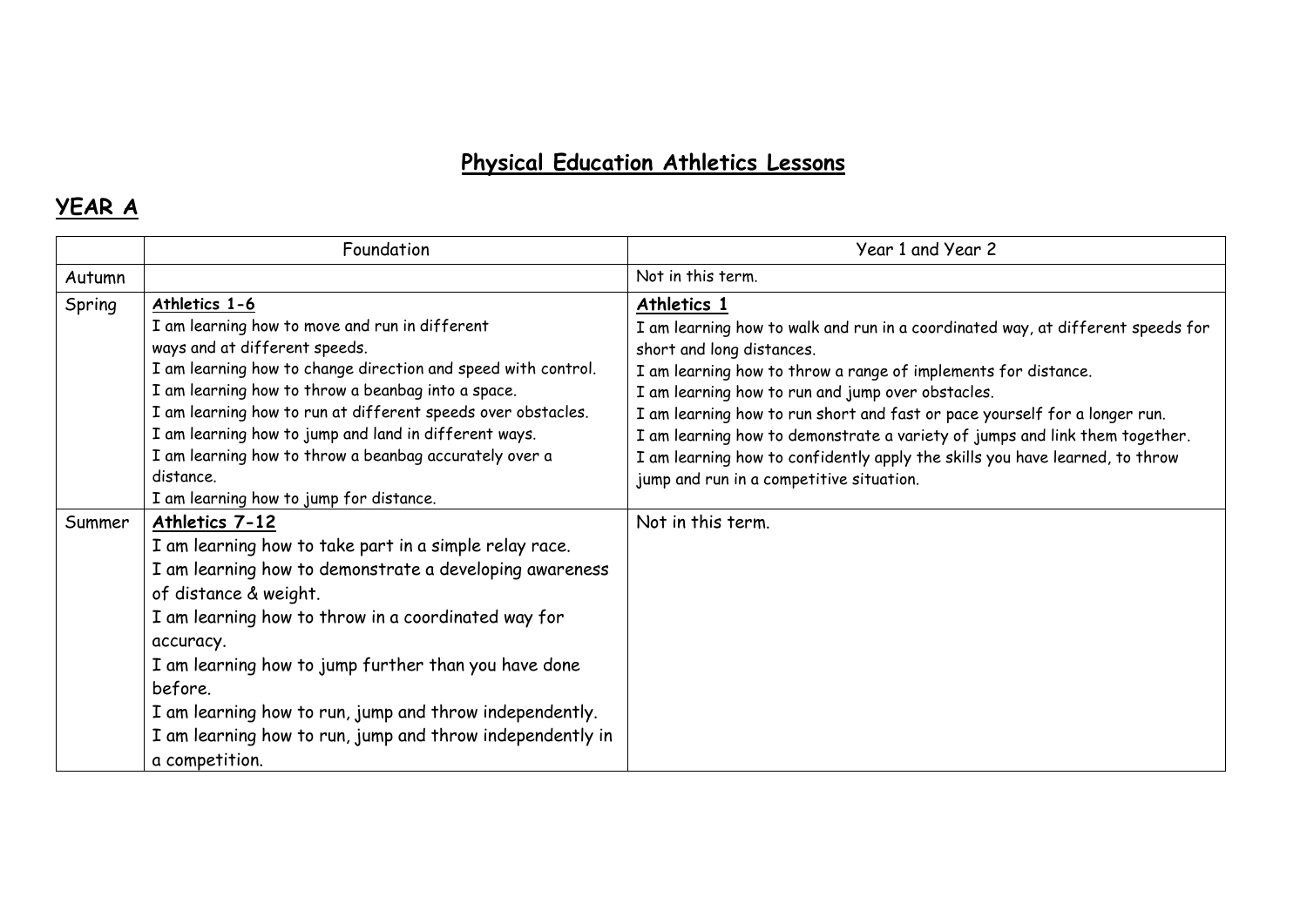## **YEAR B**

|        | Foundation                                                                                                                                                                                                                                                                                                                                                                                                                                                         | Year 1 and Year 2                                                                                                                                                                                                                                                                                                                                                                                                                                                                                                                                                                                                                                                                                                                                                                               |
|--------|--------------------------------------------------------------------------------------------------------------------------------------------------------------------------------------------------------------------------------------------------------------------------------------------------------------------------------------------------------------------------------------------------------------------------------------------------------------------|-------------------------------------------------------------------------------------------------------------------------------------------------------------------------------------------------------------------------------------------------------------------------------------------------------------------------------------------------------------------------------------------------------------------------------------------------------------------------------------------------------------------------------------------------------------------------------------------------------------------------------------------------------------------------------------------------------------------------------------------------------------------------------------------------|
| Autumn | Not in this term.                                                                                                                                                                                                                                                                                                                                                                                                                                                  | Not in this term.                                                                                                                                                                                                                                                                                                                                                                                                                                                                                                                                                                                                                                                                                                                                                                               |
| Spring | Athletics 1-6<br>I am learning how to move and run in different<br>ways and at different speeds.<br>I am learning how to change direction and speed with control.<br>I am learning how to throw a beanbag into a space.<br>I am learning how to run at different speeds over obstacles.<br>I am learning how to jump and land in different ways.<br>I am learning how to throw a beanbag accurately over a<br>distance.<br>I am learning how to jump for distance. | Not in this term.                                                                                                                                                                                                                                                                                                                                                                                                                                                                                                                                                                                                                                                                                                                                                                               |
| Summer | Athletics 7-12<br>I am learning how to take part in a simple relay race.<br>I am learning how to demonstrate a developing awareness of<br>distance & weight.<br>I am learning how to throw in a coordinated way for accuracy.<br>I am learning how to jump further than you have done before.<br>I am learning how to run, jump and throw independently.<br>I am learning how to run, jump and throw independently in a<br>competition.                            | Athletics 2<br>I am learning how to choose the correct pace to enable you to keep moving for a<br>longer period of time for long distance and run/jog on a curve with control and<br>coordination.<br>I am learning how to improve the distance you can throw a range of implements<br>for distance showing some technique.<br>I am learning how to run at speed with control over hurdles.<br>I am learning how to increase the distance you can jump by improving your<br>technique and can you link hopping jumping and leaping together.<br>I am learning how to take part in a competition, sharing equipment and taking<br>turns whilst demonstrating the athletic skills you have learnt over the last 4<br>weeks.<br>I am learning how to assess/decide where you are in your learning. |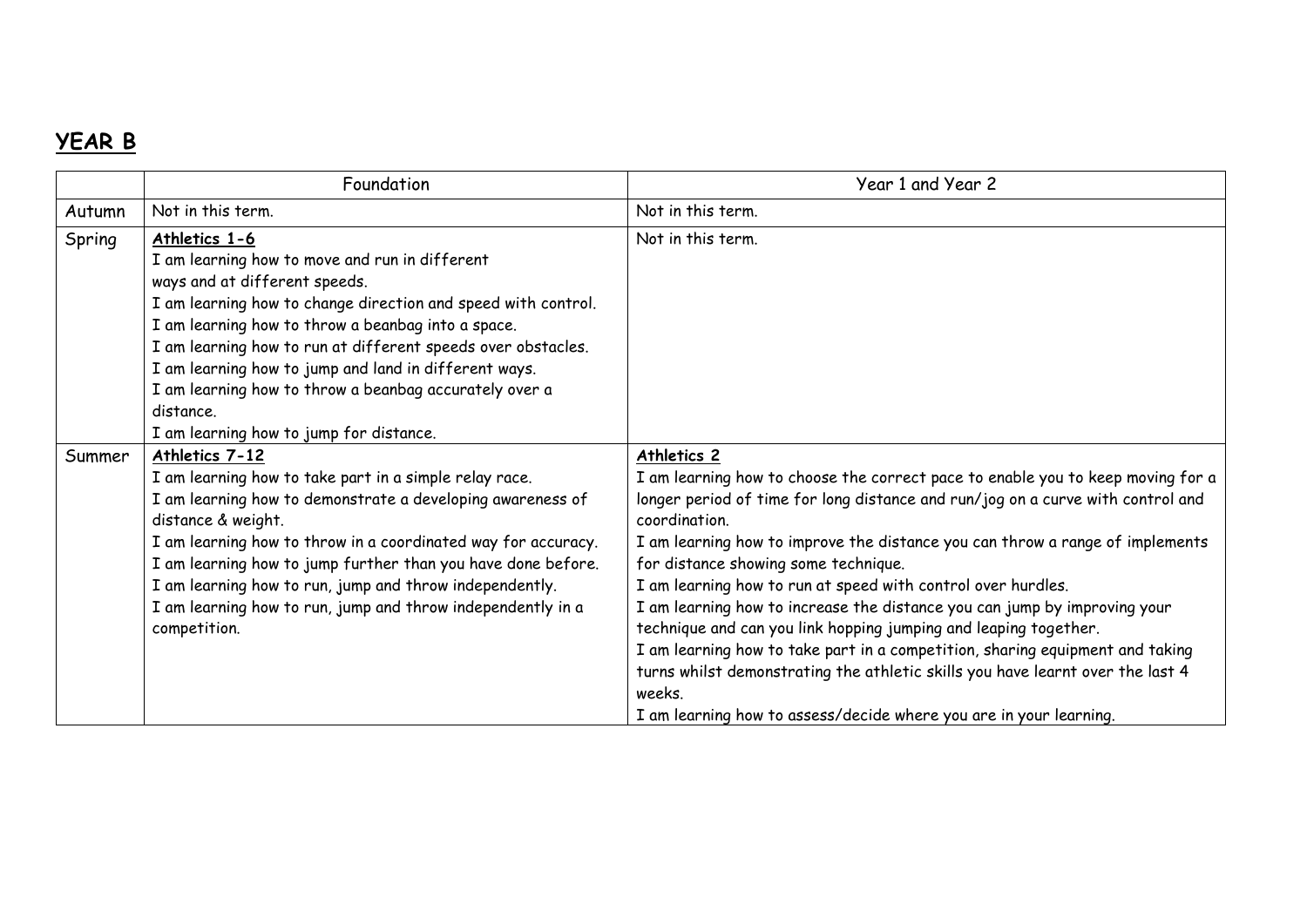# Key Stage 2

|                                                                      | Lower Key Stage 2<br>Milestones                                                                                                                                | Upper Key Stage 2<br>Milestones                                                                                                          |
|----------------------------------------------------------------------|----------------------------------------------------------------------------------------------------------------------------------------------------------------|------------------------------------------------------------------------------------------------------------------------------------------|
| Acquiring and developing<br>skills                                   | consolidate and improve the quality,<br>range and consistency of the<br>techniques they use for particular<br>activities                                       | develop the consistency of<br>$\bullet$<br>their actions in a number of<br>events<br>increase the number of<br>techniques they use       |
| Selecting and applying<br>skills, tactics and<br>compositional ideas | develop their ability to choose and<br>$\bullet$<br>use simple tactics and strategies in<br>different situations                                               | choose appropriate techniques for<br>specific events                                                                                     |
| Knowledge and<br>understanding of fitness<br>and health              | know, measure and describe the<br>$\bullet$<br>short-term effects of exercise on<br>the body<br>describe how the body reacts to<br>different types of activity | understand the basic principles<br>$\bullet$<br>of warming up<br>understand why exercise is<br>good for fitness, health and<br>wellbeing |
| Evaluating and improving<br>performance                              | describe and evaluate the<br>effectiveness of performances, and<br>recognise aspects of performances<br>that need improving                                    | evaluate their own and others'<br>work and suggest ways to<br>improve it                                                                 |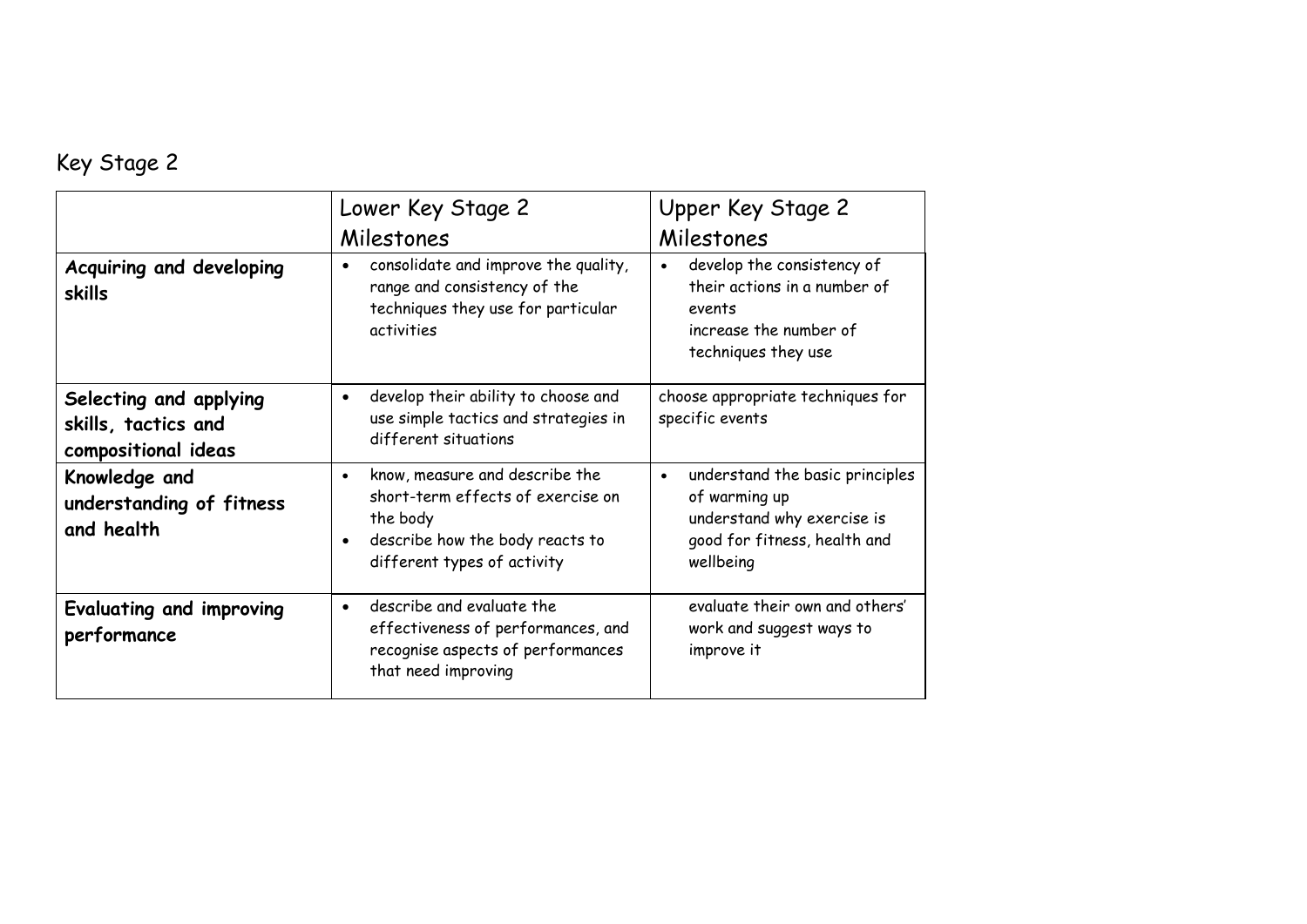# **Physical Education Athletics Lessons**

### YEAR A

|        | Year 3 and 4                                                                                                                                                                                                                                       | Year 5 and 6                                                                                                                                                                                                                                                                                                   |
|--------|----------------------------------------------------------------------------------------------------------------------------------------------------------------------------------------------------------------------------------------------------|----------------------------------------------------------------------------------------------------------------------------------------------------------------------------------------------------------------------------------------------------------------------------------------------------------------|
| Autumn | Not in this term.                                                                                                                                                                                                                                  | Not in this term.                                                                                                                                                                                                                                                                                              |
| Spring | Not in this term.                                                                                                                                                                                                                                  | Not in this term.                                                                                                                                                                                                                                                                                              |
| Summer | Athletics 1<br>I am learning how to develop speed technique in sprinting.<br>I am learning how to run as fast as possible in a straight line in a<br>shuttle relay race.<br>I am learning how to combine different jumping and landing<br>actions. | Athletics 1<br>I am learning how to develop sprinting techniques in the circular relay.<br>I am learning how to sustain exercise to improve stamina.<br>I am learning how to hurdle with control and rhythm.<br>I am learning how to demonstrate appropriate body positions for throwing<br>greater distances. |
|        | I am learning how to develop coordination for different types of<br>Jumps.<br>I am learning how to throw a ball for distance and height.<br>I am learning how to develop throwing with increasing accuracy.                                        | I am learning how to demonstrate appropriate body positions for throwing<br>greater distances.<br>I am learning how to improve distance from take-off to landing in one jump.                                                                                                                                  |

## YEAR B

|        | Year 3 and 4                                                   | Year 5 and 6                                                                   |
|--------|----------------------------------------------------------------|--------------------------------------------------------------------------------|
| Autumn | Not in this term.                                              | Not in this term.                                                              |
| Spring | Not in this term.                                              | Not in this term.                                                              |
| Summer | Athletics 2                                                    | Athletics 2                                                                    |
|        | I am learning how to develop a good technique to increase the  | I am learning how to demonstrate stamina and pace for long distance running.   |
|        | distance you can jump.                                         | I am learning how to sprint in a controlled way demonstrating a good technique |
|        | I am learning how to demonstrate an understanding of the       | showing speed and energy.                                                      |
|        | different throwing techniques to hit a target in the distance. |                                                                                |